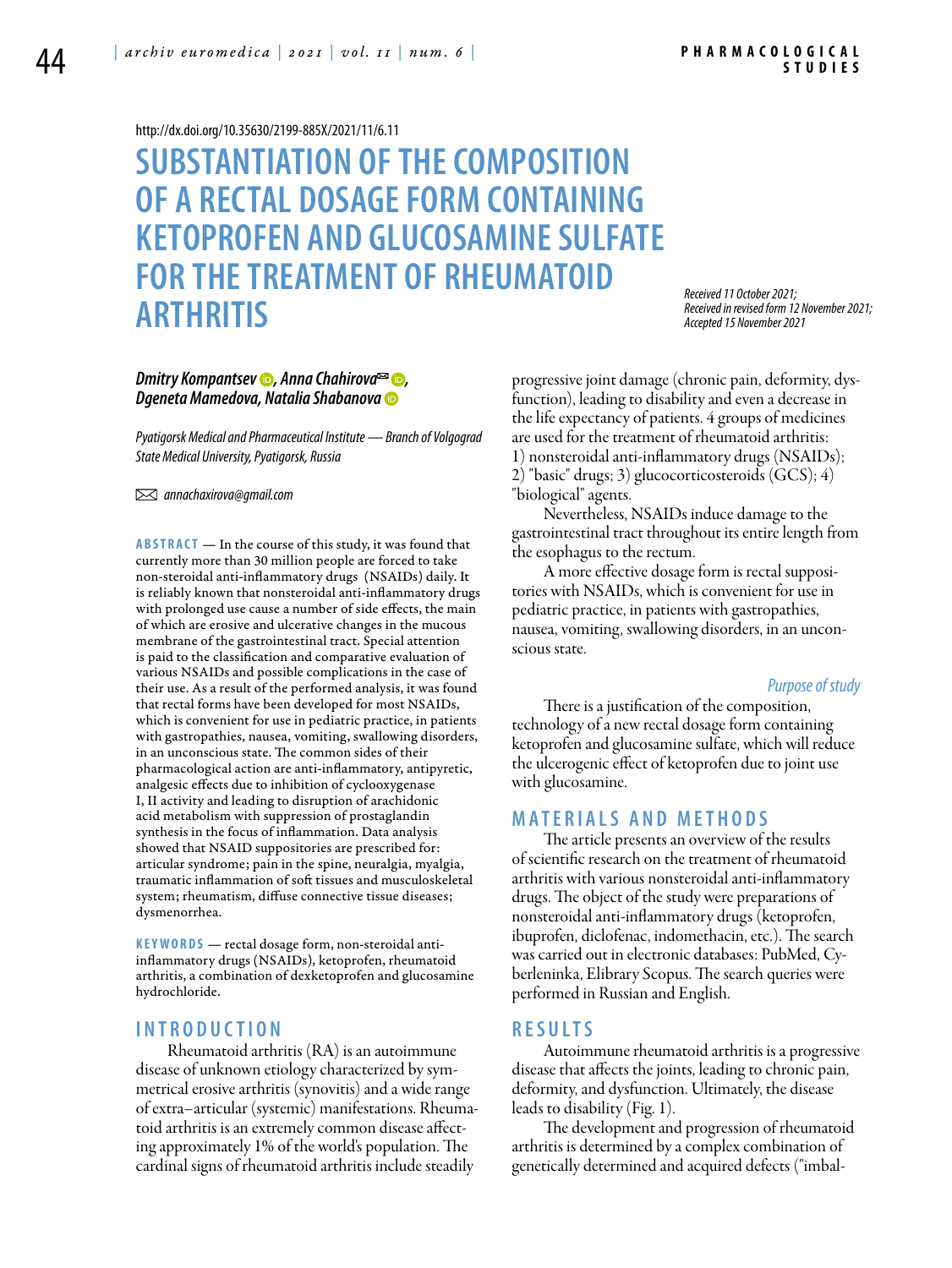

ance") of normal (immuno) regulatory mechanisms that limit the pathological activation of the immune system in response to potentially pathogenic, and often physiological stimuli. This leads to a rapid transformation of the physiological (protective) acute inflammatory reaction into chronic progressive inflammation, which is an integral feature of RA.

Nonsteroidal anti-inflammatory drugs prescribed for rheumatoid arthritis, with prolonged use, cause a number of side effects, the main of which are erosive and ulcerative changes in the mucous membrane of the gastrointestinal tract.

Against the background of course admission, acute, usually multiple, gastroduodenal erosions and ulcers occur with predominant localization in the antrum of the stomach.

The danger of gastroduodenal erosions and ulcers, the development of which is caused by taking NSAIDs, is that they are often multiple in nature and are often accompanied by sudden gastrointestinal bleeding. The mechanism of the negative effect of NSAIDs on the gastric mucosa is mainly associated with inhibition of the synthesis of prostaglandins, which have a cytoprotective effect, as well as with a decrease in the production of gastric mucus and a change in its qualitative composition, violation of capillary circulation in the gastric mucosa, epithelial cell regeneration processes, accumulation of free radicals (Table 1).

Medications used in the treatment of arthritis are divided into two groups: fast-acting and slow-acting symptom-modifying. The drugs of the first group are aimed at suppressing pain and normalizing the function of the affected joints. These include nonsteroidal anti-inflammatory drugs and glucocorticoids. The appointment of NSAIDs to patients with arthritis is justified by the persistence of the inflammatory process in the joints and periarticular soft tissues. However, these drugs actively affect the metabolism of cartilage, mainly reducing the synthesis of proteoglycans, type II collagen and hyaluronic acid, and thus contribute to the progression of structural changes. In addition, NSAIDs increase the risk of developing gastropathies and cardiovascular catastrophes, even in people without concomitant pathology.

*Fig. 1. Development and progression of rheumatoid arthritis Type 1 — Not progressive 5–20% Type 2 — Moderately progressive5–20% Type 3 — Progressive 60–90%*

*Table 1. Relative risk of gastrointestinal complications when using different NSAIDs*

| <b>NSAIDS</b> | <b>Relative risk</b> |
|---------------|----------------------|
| ibuprofen     | 1.84                 |
| naproxen      | 4.10                 |
| diclofenac    | 3.34                 |
| indomethacin  | 4.14                 |
| ketoprofen    | 3.92                 |
| ketorolac     | 11.5                 |
| meloxicam     | 3.47                 |
| piroxicam     | 7.43                 |
| rofecoxib     | 2.32                 |
| nimesulide    | 3.83                 |

Among the drugs of the second group – symptommodifying drugs of delayed action, the primary role belongs to the natural component of the cartilaginous intercellular substance glucosamine, which is the most studied among the drugs of this group. The drugs of the second group have not only a symptom-modifying effect, but are able to control the course of the disease, slow down the rate of its progression, stabilize structural changes in hyaline cartilage and prevent the development of inflammatory conditions in intact joints. In this regard, they are considered as pathogenetic (basic, chondromodulating) drugs in the treatment of arthritis.

Preparations containing glucosamine are characterized by a slower development of symptom-modifying action, pronounced aftereffect, when after discontinuation of treatment the effect persists for another 4 to 8 weeks.

#### **C o n cl u s i o n**

Therefore, it can be concluded that the presence of side effects, which are inherent in most NSAIDs, necessitate the search for new methods of their use, in which the toxic effect on the body is removed or reduced, and the use of a combination of ketoprofen + glucosamine in rectal dosage form makes it possible to avoid such a negative effect, while having a potential structural-modifying effect.